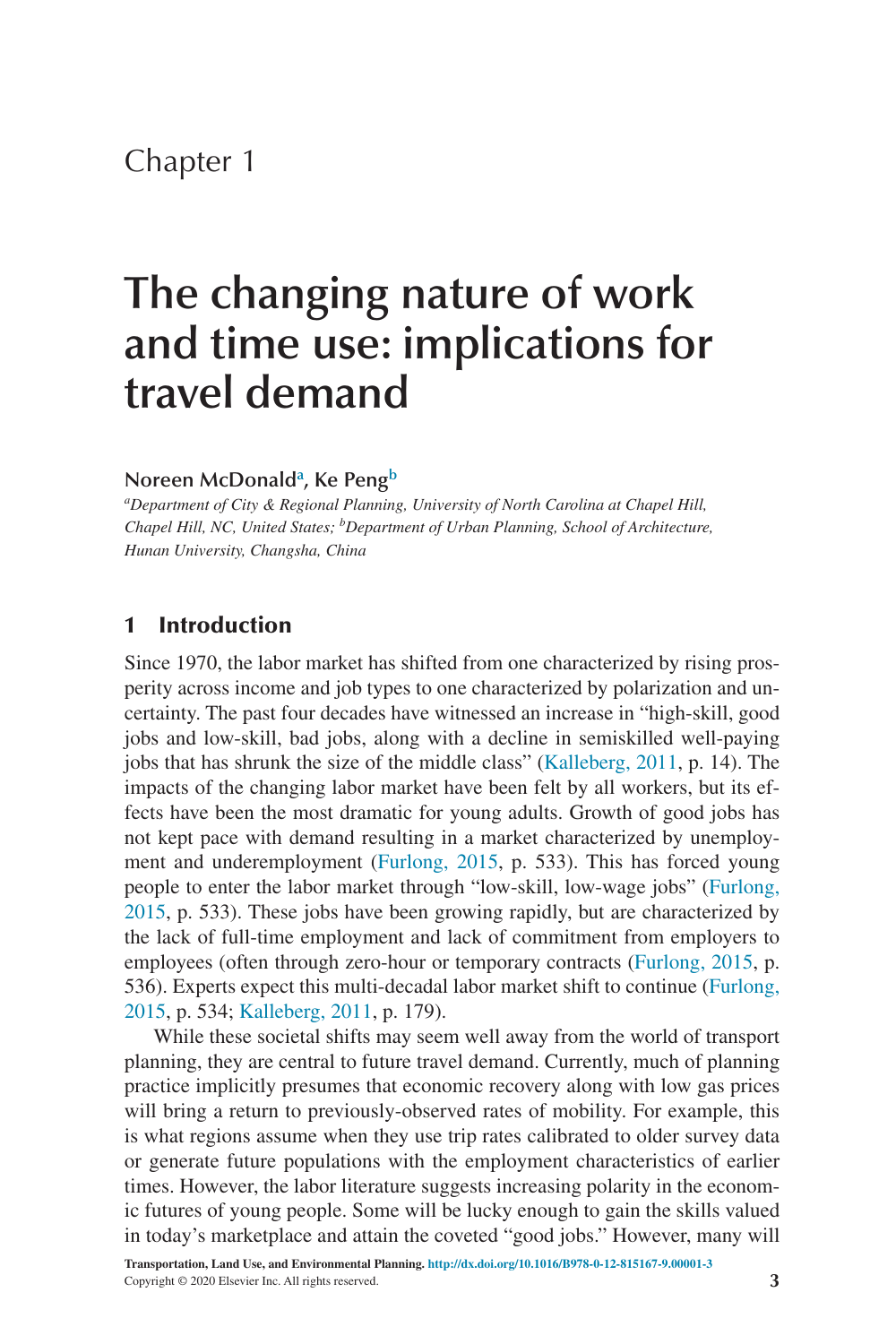be stuck in "bad jobs," which provide uncertain income and hours and may be associated with lower mobility.

The remainder of this article explores how labor market shifts are reflected in the temporal patterns of work and assesses how these patterns connect to demographics and travel behavior. We conclude with an examination of the policy implications of the work.

## 2 Background

## **2.1 Changing young adult labor market**

Kalleberg (2011) highlights three overarching causes of labor market shifts observed since 1970. Globalization increased price competition for goods and ultimately increased pressure on firms to lower labor costs or greatly increase productivity. Deregulation of many sectors such as aviation and financial services lessened the role of governments in labor markets—a phenomenon which is especially prominent in the United States but is also true, albeit to a lesser degree, in the United Kingdom. This weakened labor unions and enforcement of labor laws. Finally, shifting societal patterns, particularly the rise of the knowledge economy and women's increased labor force participation, led to a large increase in the service sector. Services previously performed at home such as food preparation, laundry, and childcare began to be outsourced.

The impacts of this changing labor market on young adults have been dramatic. Young adult unemployment and underemployment reached all-time high in recent years. In southern European countries such as Greece and Spain, the majority of young people in the labor market are unemployed (Furlong, 2015, p. 533). Rates of 20% are common in the United Kingdom, Sweden, France, and Belgium and 10% in Germany, Austria, and Switzerland (Furlong, 2015, p. 533).

These dismal statistics are the product of the global financial crisis and a changing labor market. First, there has been a multi-decade trend of lower labor force participation among young people (Furlong  $\&$  Kelly, 2005). The prime driver of this trend is increased participation of young adults in higher education resulting from government policy and weakening job prospects for those without college degrees (Furlong, 2015, p. 533). For example, close to 95% of 20–24-year-olds in the United Kingdom were in the labor market in 1950 compared with 80% in 2010. Close to 100% of UK males between 25 and 29 years were employed in 1950 compared to approximately 90% in 2010. Second, when young people do enter the labor market, they are often under- or precariouslyemployed. This type of employment is characterized by the lack of full-time work and lack of commitment from employers to employees (often through zero-hour or temporary contracts (Furlong, 2015, p. 536).

The future employment picture for young people is not rosy. Experts in this area predict increased unemployment and under-employment (Furlong, 2015, p. 534). As Kalleberg (2011, p.179) notes, the multi-decadal shifts in the labor market result from "structural modifications rather than simply fluctuations of the business cycle." Weakened economic prospects for young people have knock-on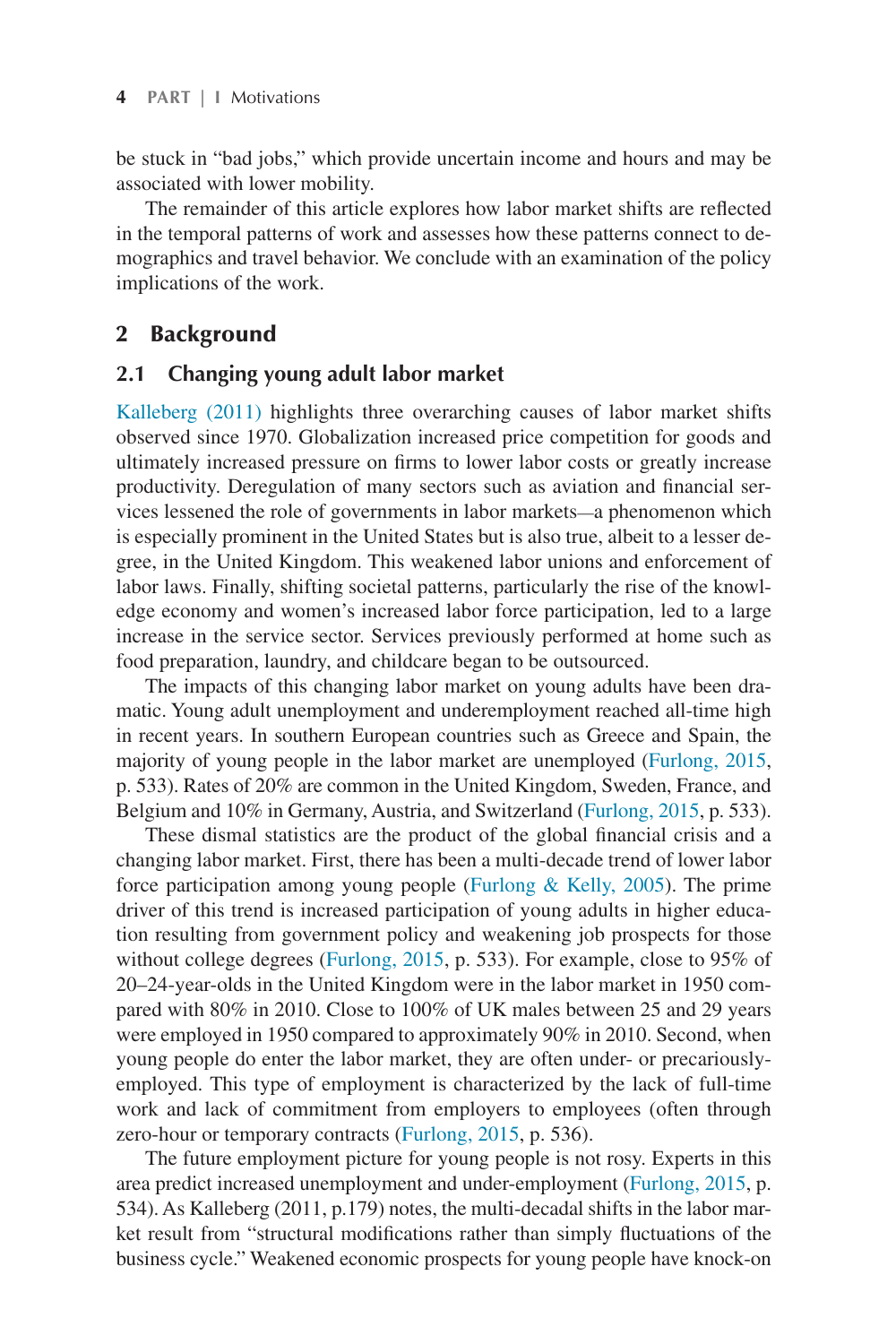effects on where they live as well as decisions about education, partnering, and parenthood. Young adults are increasingly continuing to live with their parents as they enter adulthood or finish university. This trend has continued up to today and did not decrease after the worst of the global financial crisis (Fry and Passel, 2014; Office for National Statistics, 2015). Similarly, median age at first marriage has risen steadily since the late 1960s (U.S. Census Bureau, 2016).

## **2.2 Changing young adult travel**

Young adults across Europe and North America are driving less today than at the start of the 21st century. This unanticipated decrease is large with reported annual mileage decline of 1000 in the United Kingdom and 2500 in the United States (Kuhnimhof, Armoogum, Buehler, Dargay, Denstadli, & Yamamoto, 2012). Academic and popular investigations of these trends have identified a complex set of explanatory factors including the global financial crisis, changing lifestyles resulting in delayed attainment of life milestones, lower purchasing power due to increased student debt, technological advances allowing for virtual interaction or use of non-auto modes, and changing attitudes and preferences about travel and residential location (Blumenberg, Taylor, Smart, Ralph, Wander, & Brumbagh, 2012; Delbosc & Currie, 2014; Klein & Smart, 2017; Mcdonald, 2015; Polzin, Chu, & Godfrey, 2014; Vij, Gorripaty, & Walker, 2017).

Analyses of the relative influence of these variables have shown that economic and demographic factors explain a substantial portion of the observed declines (though there is debate about the share). Blumenberg et al. (2012, p. 4) state that "employment status, household income, and the like strongly influence the travel behavior of youth and adults" and ultimately conclude the "adage 'It's the economy, stupid' appears to hold." Klein and Smart (2017) find that "decreased employment, lower incomes and less wealth likely explain the differences in car ownership between millennials and older generations." Mcdonald(2015) concludes that lifestyle-related demographic shifts combined with the general dampening of travel demand accounts for over half of the decline in daily trip making. These results have led many to presume that travel demand will return to normal as economies rebound from the global financial crisis. There is even evidence of aggregate and per capita auto travel returning to precrisis levels in the United States (Federal Highway Administration, 2016).

## 3 Research questions

Our study links these two works by exploring the time patterns of work for young adults. Our focus is on identifying typologies of work time to understand the implications for work commutes. To do this, we focus on two questions:

- **1.** How have employment and economic characteristics of young adults (18– 34 years) changed from 2003 to 2015?
- **2.** What are the work time use patterns of young adults (18–34 years) and how do these vary by demographic characteristics?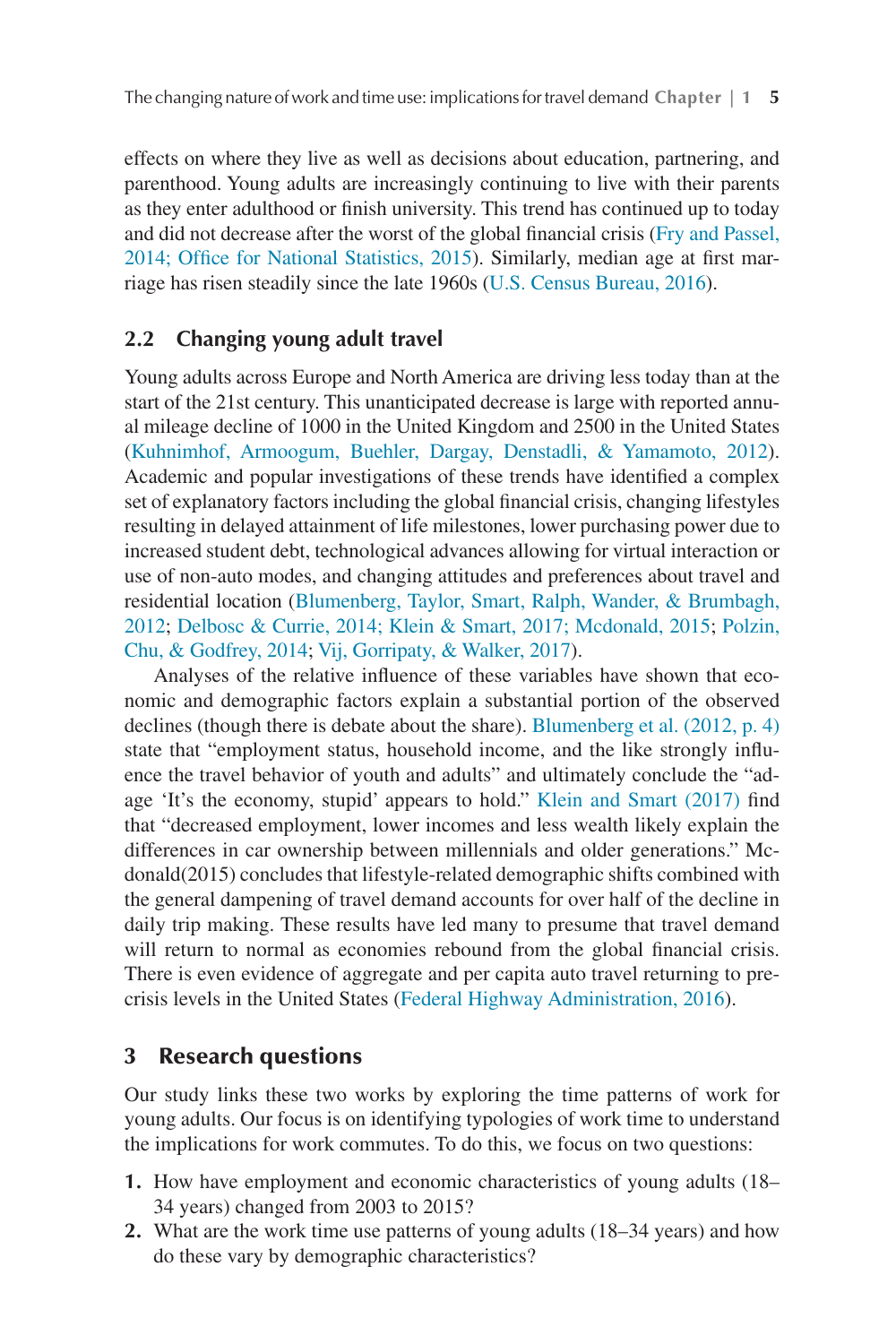#### 4 Data and methods

The American Time Use Survey (ATUS) records activity and activity durations in American households and has been conducted annually since 2003 (Bureau of Labor Statistics, 2016; Hofferth, Flood, & Sobek, 2015). The survey is a repeated cross-section with respondents drawn from the sample for the US Census Bureau's Current Population Survey. The ATUS provides a consistent way to assess work patterns and provides information on time spent in travel as well as occupation and employment patterns and demographics.

This analysis uses the ATUS in two ways. First, longitudinal data from 2003 to 2015 on young people (18–34 years) are extracted to provide an overview of shifting labor market and demographic patterns. Second, data from 2012 to 2015 are used to develop a segmentation of work time use patterns among young adults (18–34 years). We focus on young adults because this group has experienced the largest impact of labor market restructuring as well as the largest observed changes in travel behavior.

#### **4.1 Segmentation**

The goal of the segmentation analysis is to identify groups of young adults sharing similar work time use patterns. To do this we adapt the approach of Lesnard and Kan (2011) and first develop a work time sequence for each respondent; second, quantify differences in work time sequence across respondents; and finally, cluster respondents with the most similar patterns.

The ATUS day starts at 4 a.m. and includes data on all activities over the next 24 hours. For each reported activity, a start and end time is recorded. To construct the data for the work time use pattern, we divide the day into 96 15-minute intervals. For each interval, we identify the activity occurring during that 15-minute segment as work (1) or non-work (0). To be included in the analysis, a respondent must record at least one 15-minute work segment. The ATUS defines work as "time spent working, doing activities as part of one's job, engaging in incomegenerating activities not as part of one's job, and job search activities... 'Other income-generating activities' are those done 'on the side' or under informal arrangement and are not part of a regular job. Such activities might include selling homemade crafts, babysitting, maintaining a rental property, or having a yard sale. These activities are those that persons are paid for or will be paid" (Bureau of Labor Statistics, 2016, p. 53). This means that a small fraction of individuals included in our analysis have a work activity but are not employed or looking for work.

We quantify the similarity (or dissimilarity) between respondents' work patterns using dynamic hamming matching (DHM). Like other time sequence analyses techniques, DHM compares the differences in time use pattern between any two respondents in each time segment and aggregates the dissimilarities over the 96 time segments. This results in an overall dissimilarity value between any two respondents and dissimilarity matrix that captures differences in work time for the entire sample.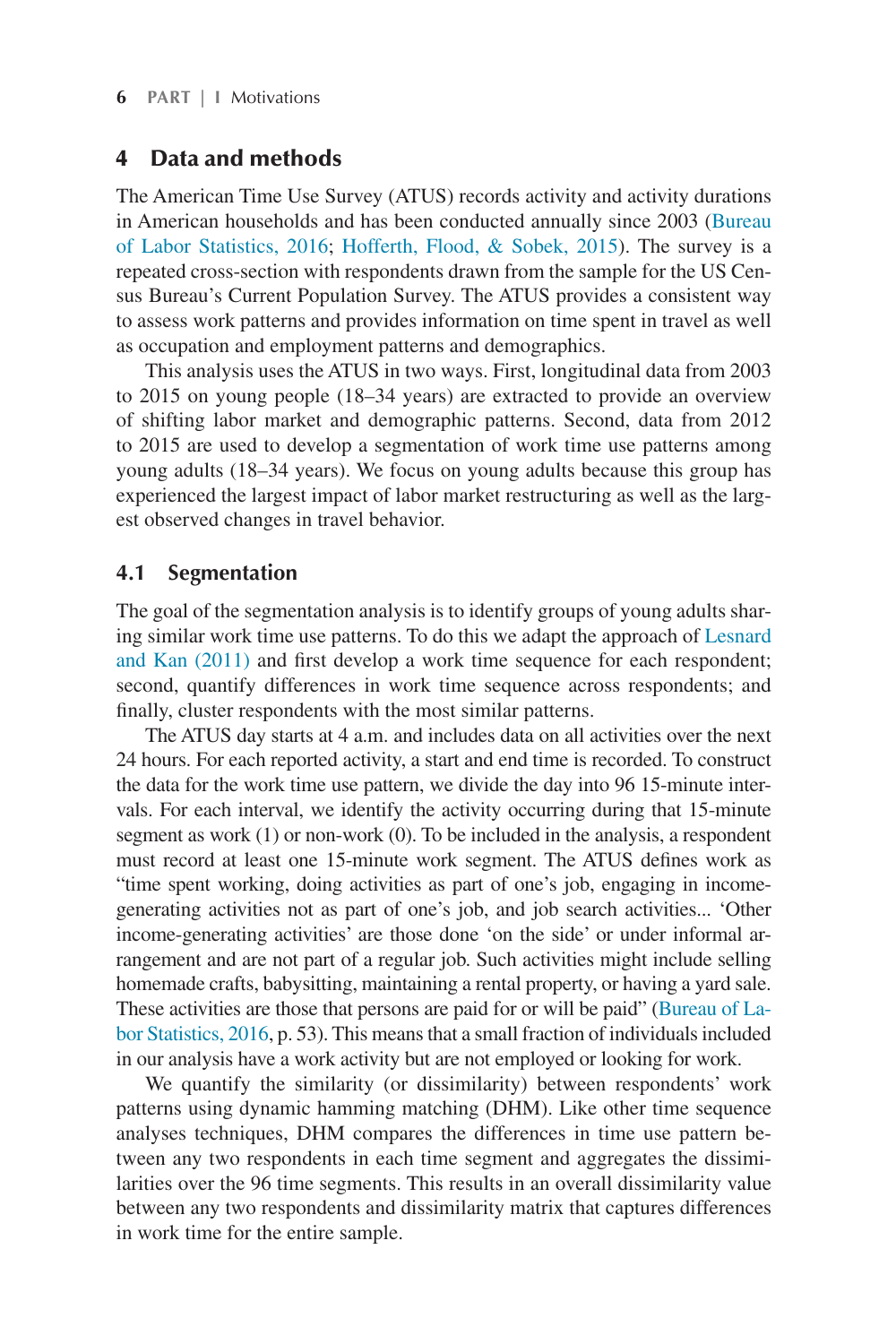The uniqueness of DHM compared to other approaches is that the dissimilarity between activities for any two respondents depends on when the activities occur. If many people begin work activities and many other people begin non-work activities in time segment *t*, DHM assumes time segment *t* is a popular time for people switching between activities and therefore the dissimilarity between activities is low in time segment *t* (Lesnard & Kan, 2011). For example, respondents A and B are considered as having a dissimilar time use pattern between 2:00 and 2:15 a.m., if A does not work and B does work because this is not a popular time that people switch activities. In contrast, respondent A and C are considered as having similar time use pattern between 7:45 and 8:00 a.m. even if A does not work and C does work during this period. This is because many people switch from non-work to work during the period. We conduct the time sequence analysis with the *seqcomp* plug-in for Stata (Halpin, 2014).

We then use agglomerative hierarchical clustering based on the dissimilarity matrix generated by DHM to identify groups of workers with similar work patterns. Agglomerative hierarchical clustering generates a set of nested clusters that are organized as tree, which allows us to compare all possible clustering outcomes simultaneously. This allows us to evaluate whether merging one cluster with the closest one sacrifices information on either group. We employ the method "beta-flexible"<sup>a</sup> with  $\beta$  =  $-0.3$  to calculate the distance between clusters (Lesnard & Kan, 2011). The beta-flexible method has proved more robust in recovering structure in the presence of outliers and noise than other classical linkages such as Ward's (Milligan, 1980). We used the package "cluster" in R for the clustering analysis. We adopt the 9-cluster solution as it is most succinct and incorporates all major types of expected work time use patterns.

The organization of the ATUS data presents one notable quandary for the current analysis. As the ATUS day begins at 4 a.m., it is difficult to fully capture night shifts. In cases where an individual repeats a night shift, their full work time will be captured, that is, at the start and end of the reporting day. But in cases where individuals vary their schedule day to day, only part of their night shift may be captured. However, because DHM considers the differential in chances of switching between activities at different times across all individuals, it is unlikely DHM will confound the night shift time use pattern with other morning shift time use patterns when creating the dissimilarity matrices. This means our segments are reliable but work time may be underestimated for clusters with large proportions of night shift workers.

a. In beta-flexible linkage, the distance between a given cluster k and a new group (i, j), which is formed by merging two clusters i and j, depends on three components: the distance between i and k, the distance between j and k, and the distance between i and j. All three distances depend on a parameter, beta, which is the weight that is assigned to the distance between i and j. Following Lesnard's method, we use  $\beta = -0.3$ .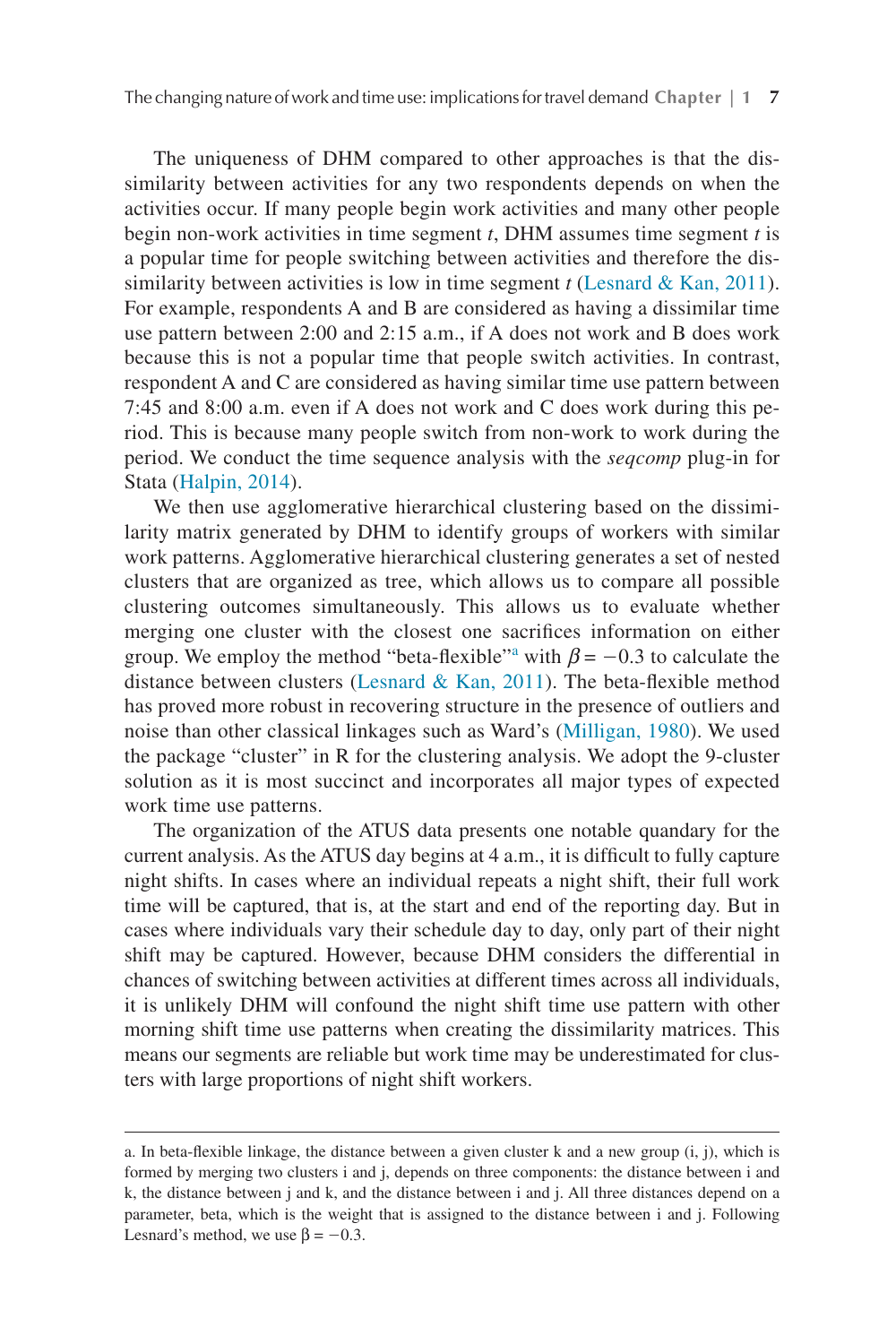## **4.2 Sample characteristics**

We focus on young respondents aged between 18 and 34 years in trend and segmentation analyses. The trend analysis considers all respondents in the age range while the segmentation only includes those who commuted to work on the survey day. Socio-demographic and travel differences between the two samples flow from this. Individuals in the segmentation analysis are more educated, work more, and are less likely to be in school; all expected differences (Table 1.1).

| Characteristics                                | Trend analysis,<br>$2003 - 15$ | Segmentation<br>analysis, 2012-15 |
|------------------------------------------------|--------------------------------|-----------------------------------|
| N (Standard Error)                             | 38,836                         | 3,944                             |
| Age: avg (SE)                                  | 27.4(4.8)                      | 27.9(4.5)                         |
| Age: min                                       | 18                             | 18                                |
| Age: max                                       | 34                             | 34                                |
| In school $%$                                  | 20.1                           | 15.6                              |
| Employed %                                     | 74.9                           | 97.2 <sup>a</sup>                 |
| White only %                                   | 79.6                           | 78.9                              |
| Black only %                                   | 13.3                           | 13.9                              |
| Hispanic %                                     | 19.6                           | 19.2                              |
| Never married %                                | 49.0                           | 53.6                              |
| Female %                                       | 57.6                           | 48.8                              |
| Education: some college or college<br>degree % | 61.4                           | 68.8                              |
| Daily work minutes (SE)                        | 191.5 (250.1)                  | 466.7 (168.4)                     |
| Daily travel minutes (SE)                      | 77.7 (78.7)                    | 80.2 (58.3)                       |
| Usual hours worked per week (SE)               | 29.2 $(20.6)^b$                | 39.9 $(13.6)^c$                   |
| Weekly earnings (2015\$) (SE)                  | 555.5 $(589.3)^d$              | 725.1 $(542.6)^e$                 |
| Number of children in household (SE)           | 1.0(1.2)                       | 0.9(1.1)                          |
|                                                |                                |                                   |

TABLE 1.1 **Sample summary statistics for trend and segmentation analysis (unweighted).**

*a The percent of respondents not employed but worked in the segmentation analysis is 2.8. Selfemployed income-generating activities such as yard sale or maintaining/renovating retail property are also categorized as work activities in the ATUS data.*

*bThe number of respondents is 37,572 due to 1264 missing values on usual hours worked per week.*

*c The number of respondents is 3778 due to 166 missing values on usual hours worked per week. dThe number of respondents is 37,055 due to 1781 missing values on weekly earnings (2015\$).*

*e The number of respondents is 3750 due to 194 missing values on weekly earnings (2015\$).*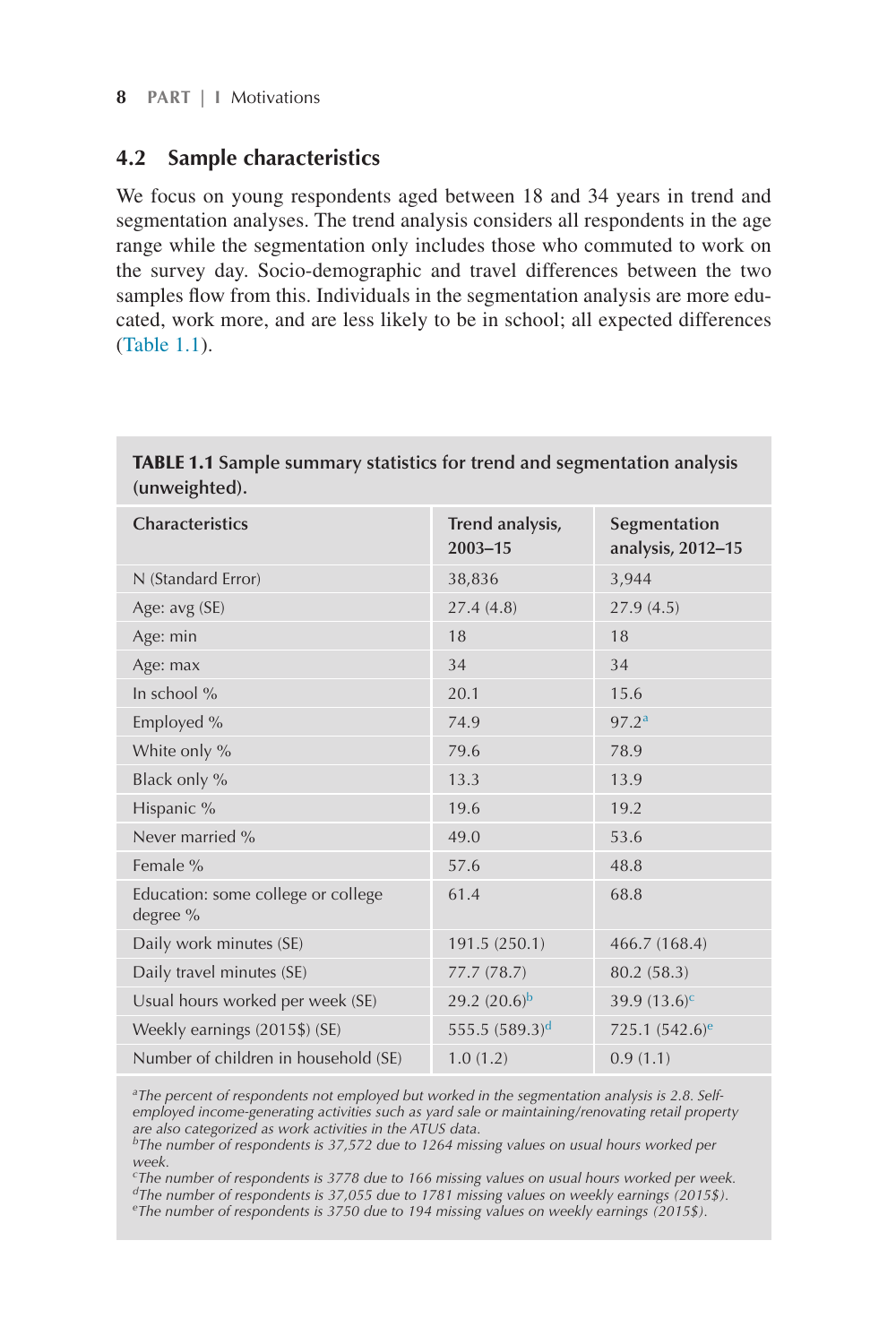

The changing nature of work and time use: implications for travel demand **Chapter | 1 9**

Graphs by Sex

**FIGURE 1.1 Employment patterns of 18–34 years old by sex: 2003–15.**

## 5 Results

## **5.1 Employment and economic characteristics, 2003–15**

Labor statistics from the ATUS reflect the impact of the global financial crisis on young adults. Unemployment and dropping out of the labor force increased for men and women in the late 2000s and only by 2014 or 2015 showed signs of increased employment (Fig. 1.1). Even among those with employment, hours worked and earnings dropped during the GFC and its aftermath (Fig. 1.2). While increase in unemployment affected both men and women during this period, young men showed larger and more sustained impacts. For example, average earnings and hours worked have not markedly changed for employed females, but employed males are earning less today than before the crisis and working fewer hours. These results concord with the literature showing strong gender differences in the impacts of the financial crisis (Albelda, 2013; Bettio and Verashchagina, 2014).

## **5.2 Work time use segmentation**

A solution with nine clusters provided the best balance between parsimony and representing behavioral patterns (Fig. 1.3). As expected, a large portion of the sample worked a traditional workday. Clusters 1 and 2 averaged 8 hours of work and differed only slightly in their start time. Cluster 6 worked a long day (9.8 hours) with a median start at 8:15 a.m. and end at 18:30 p.m.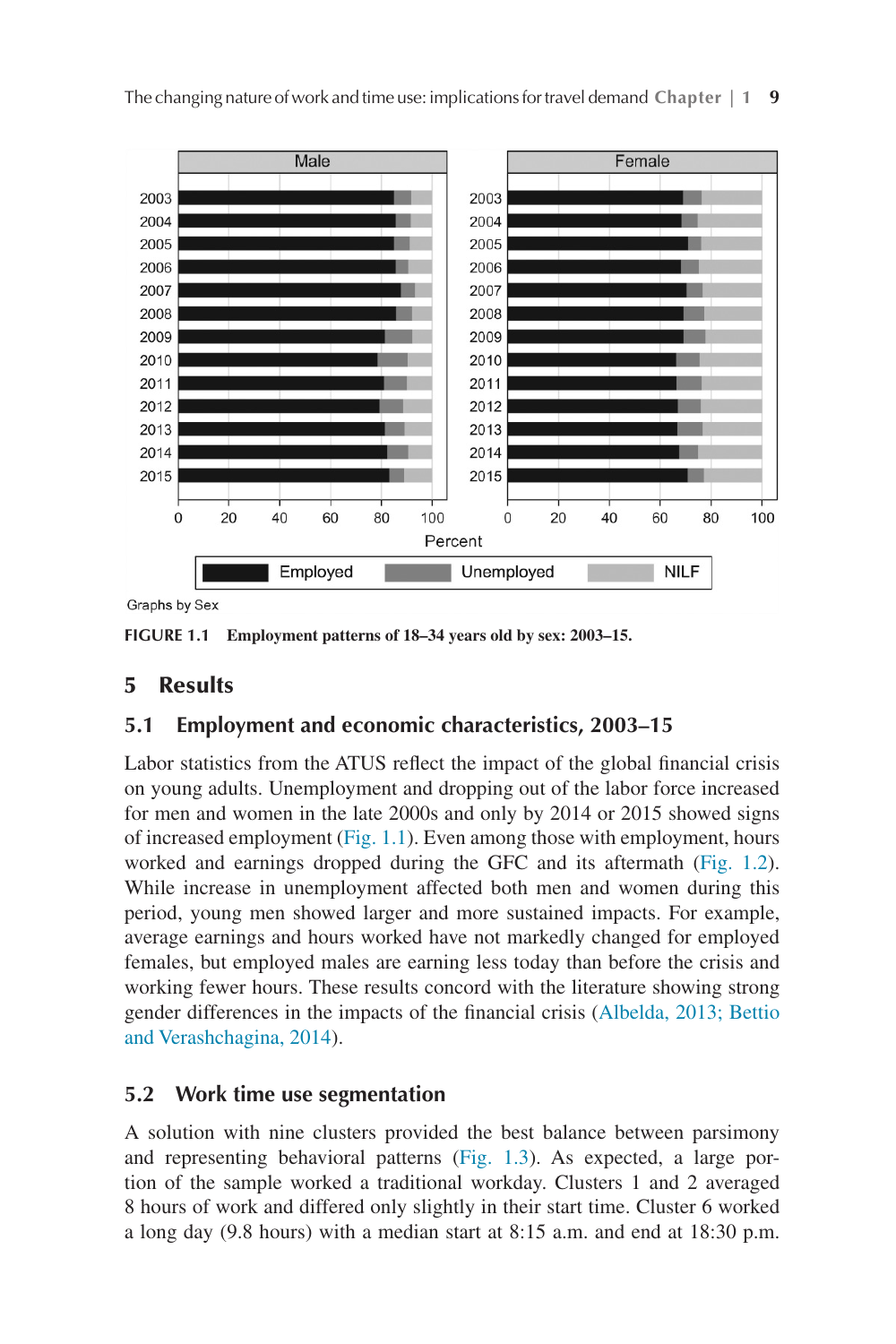

**FIGURE 1.2 Weekly earnings and hours worked, employed of 18–34 years old: 2003–15.**



**FIGURE 1.3 Work time segments: 18–34 years old.**

Together these three clusters represent just over half (51.1%) of the sample. These three clusters share similar characteristics. They have high proportions of full-time workers, those employed in management or professional roles, and, not surprisingly, have the three highest average weekly earnings (Table 1.2).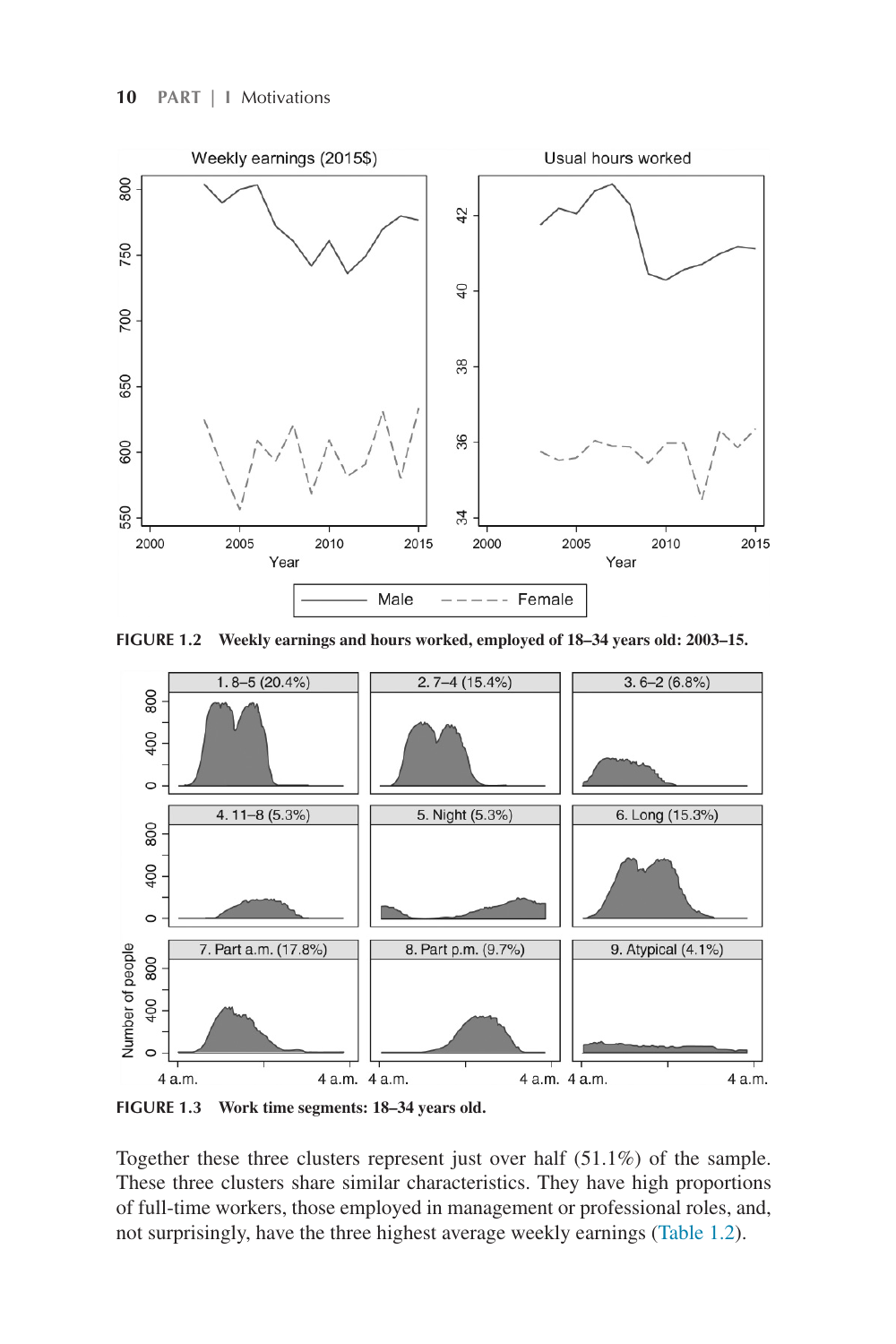| <b>TABLE 1.2 Economic characteristics by cluster.</b> |                  |                      |                                    |                                                              |                                                             |                                          |  |  |
|-------------------------------------------------------|------------------|----------------------|------------------------------------|--------------------------------------------------------------|-------------------------------------------------------------|------------------------------------------|--|--|
| Segment                                               | $%$ In<br>school | $%$ Emp<br>full-time | Usual<br>weekly<br>hours<br>worked | <b>Weekly</b><br>earnings<br>$(2015 \text{ } \frac{\pi}{3})$ | % Professional,<br>management,<br>business and<br>financial | $\%$<br>Service,<br>sales and<br>related |  |  |
| $1:8-5$                                               | 11.7             | 93.7                 | 42.1                               | 861                                                          | 45.7                                                        | 13.8                                     |  |  |
| $2:7-4$                                               | 10.4             | 90.0                 | 41.2                               | 820                                                          | 40.0                                                        | 17.4                                     |  |  |
| $3:6-2$                                               | 10.1             | 85.0                 | 40.9                               | 679                                                          | 21.4                                                        | 23.0                                     |  |  |
| $4:11-8$                                              | 26.9             | 62.0                 | 38.0                               | 527                                                          | 29.7                                                        | 25.3                                     |  |  |
| 5: Night                                              | 12.9             | 86.6                 | 43.0                               | 705                                                          | 19.9                                                        | 36.6                                     |  |  |
| 6: Long                                               | 11.3             | 89.9                 | 45.6                               | 928                                                          | 48.3                                                        | 12.5                                     |  |  |
| 7: Part<br>(a.m.)                                     | 19.3             | 51.9                 | 31.6                               | 525                                                          | 36.5                                                        | 23.4                                     |  |  |
| 8: Part<br>(p.m.)                                     | 32.0             | 57.6                 | 35.4                               | 478                                                          | 19.5                                                        | 38.0                                     |  |  |
| 9: Atypical                                           | 13.5             | 82.2                 | 45.1                               | 739                                                          | 40.4                                                        | 21.2                                     |  |  |
| Total                                                 | 15.6             | 78.5                 | 39.9                               | 725                                                          | 37.1                                                        | 20.8                                     |  |  |

The remaining clusters differ in the timing and time spent at work. Individuals in cluster 3 and 4 work an average of 8.3 hours and typically start around 7 a.m. (Cluster 4) or 8 a.m. (Cluster 3). Individuals in this cluster have the highest number of children on average (1.2). Clusters 5 and 6 work long hours (9.7 and 9.8 hours respectively) but shifted to the evening and night hours. Individuals in Cluster 4 have the second highest rate of being enrolled in school (26.9%) and low weekly earnings (\$527). Cluster 5 works in nights and has the highest proportion of respondents reporting they are African-American (23.4%) (Table 1.3).

Clusters 7 and 8 represent part-time work in the morning and afternoon, respectively. Both segments have a higher than average proportion of Hispanics and low weekly earnings. Cluster 8 also has the highest proportion working in service and sales (38.0%). Cluster 9 represents atypical work increments scattered throughout the day and captures many individuals who report work but are not employed or are looking for work.

## **5.3 Commuting in peak periods**

Large differences exist across clusters in the concentration of start and end times in traditional peak travel periods. Segments with the highest proportion of workers in retail and sales (Clusters 4, 5, 8) have very few individuals starting or ending work during these periods (Table 1.4). These asynchronous patterns may allow for faster travel for individuals with car access who can avoid the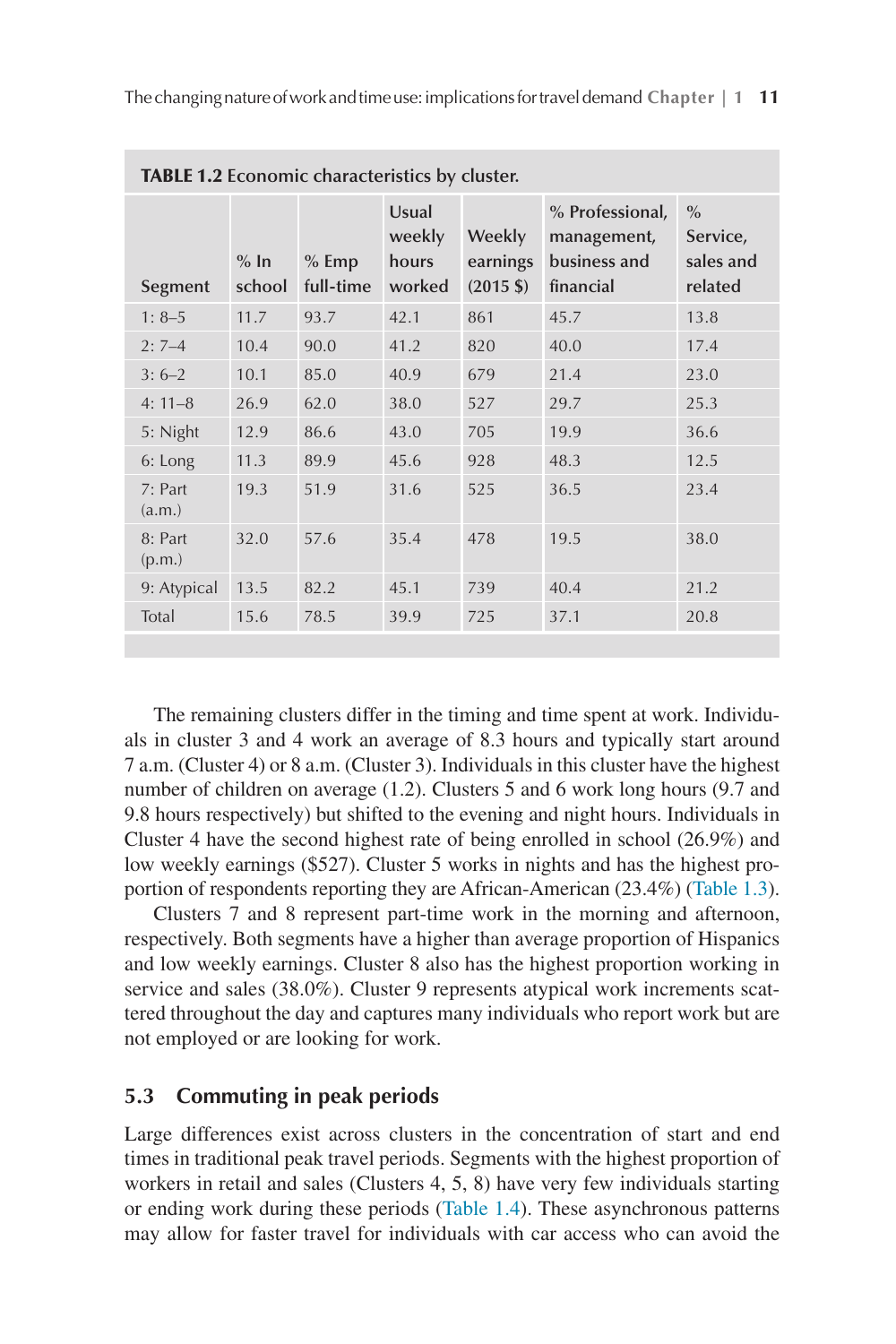| <b>IABLE 1.3 Demographic characteristics by segment.</b> |      |                                |                              |                                  |                                 |                |                           |                      |  |
|----------------------------------------------------------|------|--------------------------------|------------------------------|----------------------------------|---------------------------------|----------------|---------------------------|----------------------|--|
| Segment                                                  | Age  | $\frac{0}{0}$<br>White<br>only | $\%$<br><b>Black</b><br>only | $\frac{0}{0}$<br><b>Hispanic</b> | $\%$<br><b>Never</b><br>married | $\%$<br>Female | # of<br>Children<br>in HH | % Some<br>$college+$ |  |
| $1:8-5$                                                  | 29.0 | 82.0                           | 12.2                         | 16.2                             | 43.9                            | 49.6           | 1.0                       | 75.5                 |  |
| $2:7-4$                                                  | 28.5 | 84.7                           | 9.2                          | 21.8                             | 50.3                            | 49.3           | 0.9                       | 72.0                 |  |
| $3:6-2$                                                  | 28.3 | 80.2                           | 14.2                         | 24.3                             | 47.6                            | 38.6           | 1.2                       | 53.6                 |  |
| $4:11-8$                                                 | 26.1 | 73.1                           | 17.8                         | 17.3                             | 77.4                            | 52.4           | 0.6                       | 67.8                 |  |
| 5: Night                                                 | 27.3 | 71.3                           | 23.4                         | 14.4                             | 60.8                            | 36.4           | 0.9                       | 64.6                 |  |
| 6: Long                                                  | 28.5 | 76.9                           | 13.1                         | 20.1                             | 50.7                            | 45.0           | 0.7                       | 75.3                 |  |
| 7: Part<br>(a.m.)                                        | 27.5 | 77.7                           | 14.4                         | 19.9                             | 54.0                            | 56.3           | 0.9                       | 65.1                 |  |
| 8: Part<br>(p.m.)                                        | 25.4 | 76.6                           | 15.4                         | 22.4                             | 70.6                            | 52.9           | 0.6                       | 59.9                 |  |
| 9: Atypi-<br>cal                                         | 28.0 | 74.2                           | 18.4                         | 12.3                             | 52.2                            | 42.9           | 0.8                       | 68.7                 |  |
| Total                                                    | 27.9 | 78.9                           | 13.9                         | 19.2                             | 53.6                            | 48.8           | 0.9                       | 68.8                 |  |
|                                                          |      |                                |                              |                                  |                                 |                |                           |                      |  |

|  |  | TABLE 1.3 Demographic characteristics by segment. |  |  |
|--|--|---------------------------------------------------|--|--|
|--|--|---------------------------------------------------|--|--|

congestion associated with peak periods. However, for individuals without or with unreliable auto access, traveling outside peak periods often incurs a time penalty or the inability to reach needed destinations (Kaza, 2015). The literature on labor markets suggest these type of work time patterns may be expanding and thereby exacerbating access concerns.

Data on modal travel time show high rates of auto usage and access across all clusters (Table 1.4). However, the clusters with non-standard or long work hours (11–8, long and night) have the lowest proportion of trips in autos. The data also reveal an inverse correlation between hours worked and number of daily trips. Presumably those with longer work hours have less time available for other activities and the travel required to undertake those activities.

#### 6 Discussion and conclusions

Labor market analyses show a nearly 50-year pattern of increased precarity among young people. While the extreme effects of the GFC on the number of unemployed young people may recede, there is likely to be continued growth in temporary, part-time, low-wage jobs in the clerical and routine sectors. Our analysis showed that many young adults start and end work outside traditional peak periods. In a fully auto-oriented society, this might not be problematic and even might present the advantage of avoiding congestion. However, those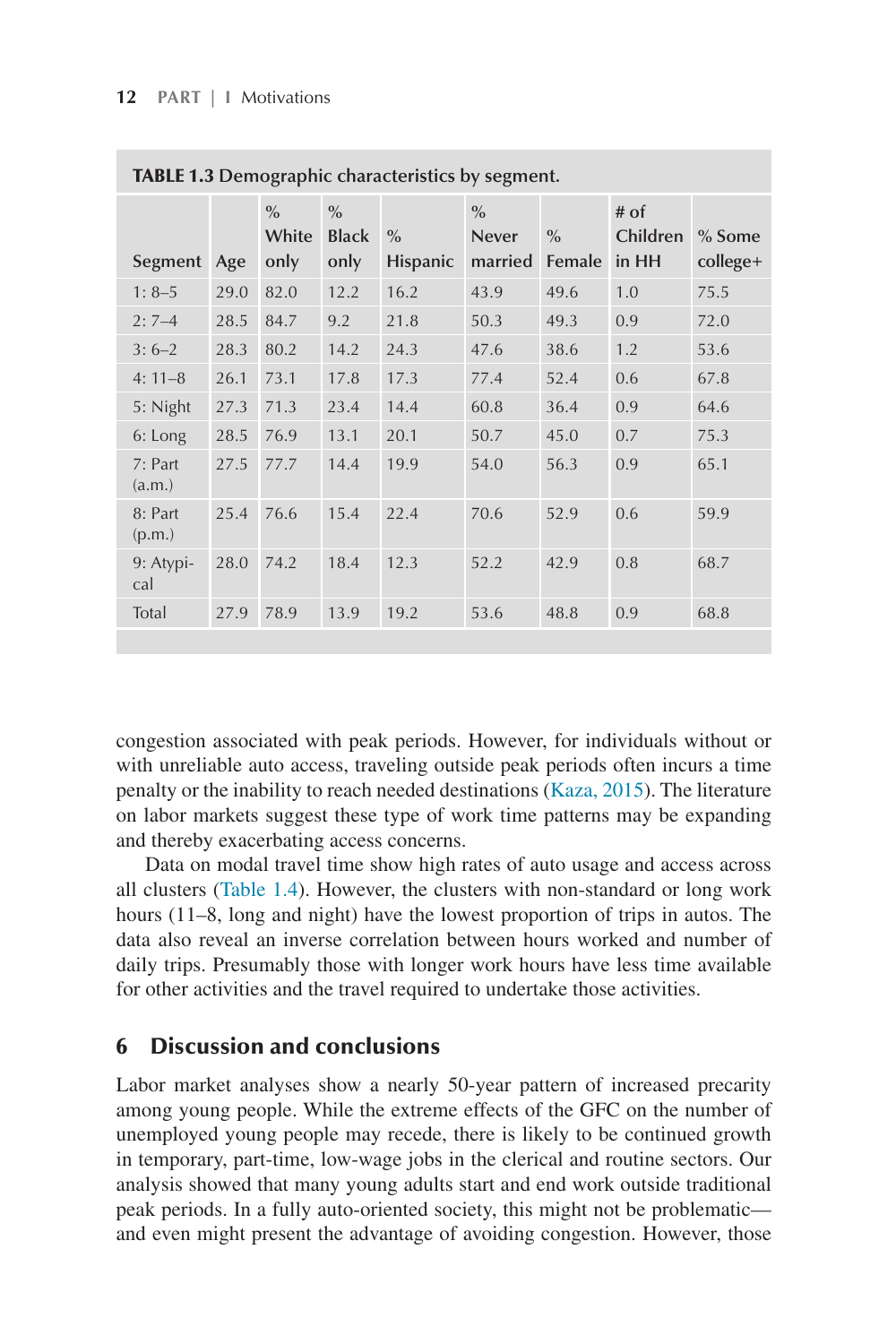| TABLE 1.4 Work and travel patterns by cluster. |               |               |                                       |                                      |                |                                                   |                                |                                                   |
|------------------------------------------------|---------------|---------------|---------------------------------------|--------------------------------------|----------------|---------------------------------------------------|--------------------------------|---------------------------------------------------|
| Segment                                        | $\frac{0}{0}$ | Work<br>hours | % Work<br>start<br>$(6:30 -$<br>9:30) | % Work<br>end<br>$(16:30 -$<br>19:30 | Daily<br>trips | Daily<br>auto<br>trips $\frac{6}{6}$<br>of total) | <b>Daily</b><br>travel<br>time | Auto<br>travel<br>time $\frac{6}{6}$<br>of total) |
| $1:8-5$                                        | 20.4          | 8.5           | 92.8                                  | 52.1                                 | 4.0            | 3.7<br>(92.5)                                     | 70.8                           | 66.8<br>(94.4)                                    |
| $2:7-4$                                        | 15.4          | 8.3           | 92.4                                  | 42.5                                 | 3.9            | 3.7<br>(94.9)                                     | 73.3                           | 69.9<br>(95.4)                                    |
| $3:6-2$                                        | 6.8           | 8.3           | 17.6                                  | 6.7                                  | 3.7            | 3.6<br>(97.3)                                     | 74.4                           | 71.5<br>(96.1)                                    |
| $4:11-8$                                       | 5.3           | 7.8           | 7.2                                   | 29.3                                 | 3.5            | 3.1<br>(88.6)                                     | 61.4                           | 56.3<br>(91.7)                                    |
| 5: Night                                       | 5.3           | 9.7           | 0.5                                   | 0.0                                  | 3.5            | 3.3<br>(94.3)                                     | 67.6                           | 64.2<br>(95.0)                                    |
| 6: Long                                        | 15.3          | 9.8           | 68.1                                  | 69.6                                 | 3.5            | 3.2<br>(91.4)                                     | 63.1                           | 57.6<br>(91.3)                                    |
| 7: Part<br>(a.m.)                              | 17.8          | 4.4           | 45.7                                  | 23.7                                 | 4.8            | 4.4<br>(91.7)                                     | 84.3                           | 76.9<br>(91.2)                                    |
| 8: Part<br>(p.m.)                              | 9.7           | 6.8           | 2.3                                   | 4.7                                  | 3.8            | 3.5<br>(92.1)                                     | 69.4                           | 62.3<br>(89.8)                                    |
| 9: Atypical                                    | 4.1           | 8.4           | 28.2                                  | 2.5                                  | 3.9            | 3.7<br>(94.9)                                     | 71.5                           | 68.4<br>(95.7)                                    |
| Total                                          | 100.0         | 7.8           | 54.6                                  | 34.6                                 | 4.0            | 3.7<br>(92.5)                                     | 71.9                           | 66.9<br>(93.0)                                    |

without reliable car access, will face lower levels of transit service that may in turn restrict their employment options.

What do these findings mean for transport planning practice and research? First, they show the need for transport planners to consider how the story of changing labor markets may affect travel patterns and resulting infrastructure needs and infrastructure planning tools. In the short-term, this may require efforts to incorporate time-based accessibility analyses into transit operations planning. These temporal accessibilities could then be compared to the travel patterns of transit-dependent population. If planners observe mismatches, service schedules could be adjusted.

In the longer-term, planners need to attend to employment projections in demand forecasting processes. Most modeling efforts require construction of future populations including their employment characteristics. These estimates should account for the literature on labor market restructuring, particularly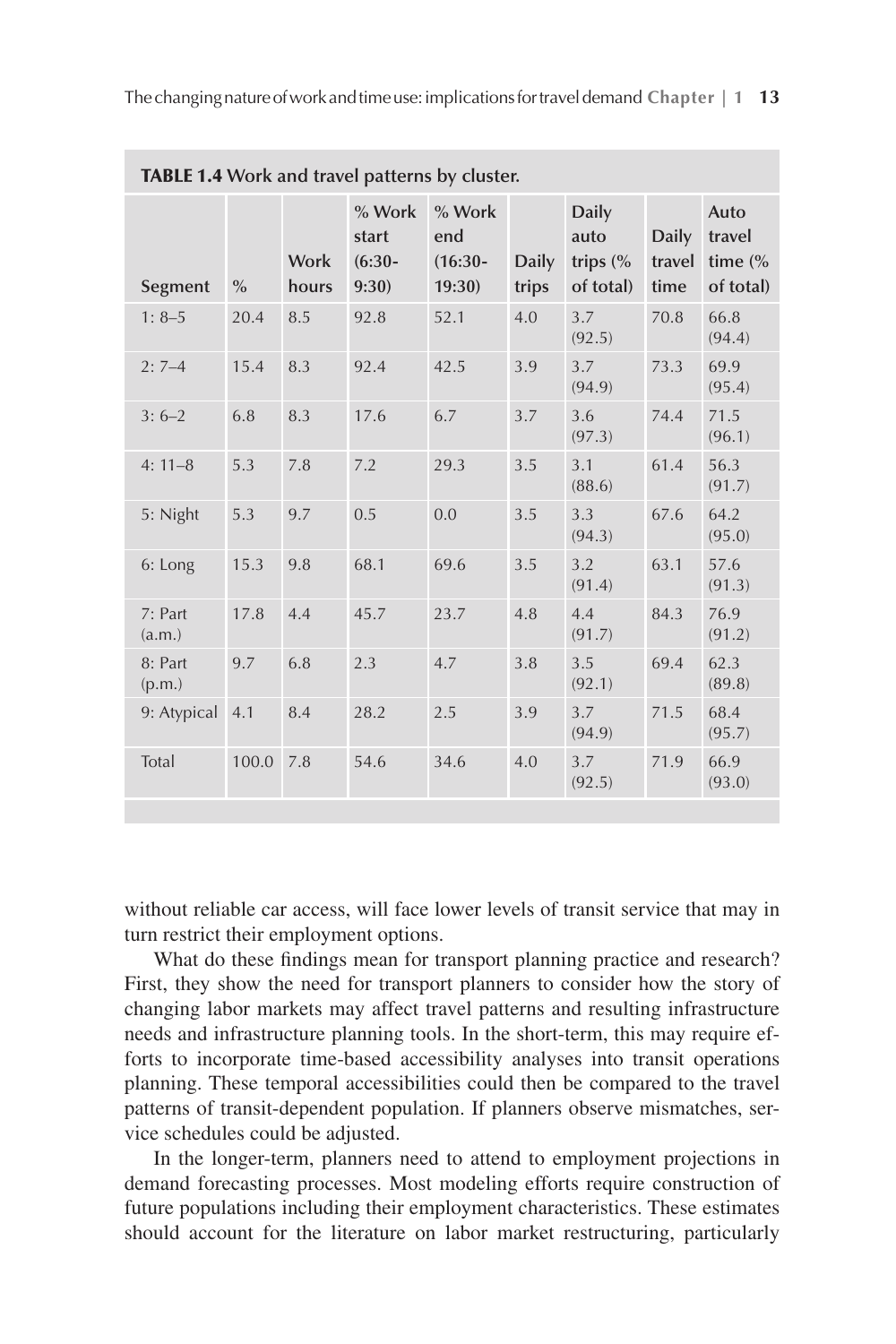around increased part-time employment. But changes in the labor market also present fundamental challenges to the ability of demographers and planners to project employment—particularly at the small geographic scales required by travel demand models. This, in turn, highlights the importance of quantifying and communicating uncertainty in demand estimates.

#### References

- Albelda, R. (2013). Gender impacts of the 'great recession' in the United States. In Maria Karamessini & Jill Rubery (Eds.),Women and austerity: The economic crisis and the future for gender equality. London: Routledge.
- Bettio, F. & Verashchagina, A. (2014). Women and men in the "Great European Recession." In Maria Karamessini & Jill Rubery (Eds.) Women and austerity:The economic crisis and the future for gender equality (57–81). London: Routledge.
- Blumenberg, E., Taylor, B. D., Smart, M., Ralph, K., Wander, M. & Brumbagh, S. (2012). What's youth got to do with it? Exploring the travel behavior of teens and young adults (UCTC-FR-2012-14). Los Angeles: University of California Transportation Center.
- Bureau of Labor Statistics (2016). American Time Use Survey User's Guide: Understanding ATUS 2003 to 2015.
- [Delbosc, A., & Currie, G. \(2014\). Changing demographics and young adult driver license decline in](http://refhub.elsevier.com/B978-0-12-815167-9.00001-3/ref0010)  [Melbourne, Australia \(1994-2009\).](http://refhub.elsevier.com/B978-0-12-815167-9.00001-3/ref0010) *Transportation*, *41*, 529–542.
- Federal Highway Administration (2016). Travel monitoring: Traffic volume trends.
- Fry, R. & Passel, J. S. (2014). In post-recession era, young adults drive continuing rise in multigenerational living, Washington, DC: Pew Research Center's Social and Demographic Trends project.
- Furlong, A. (2015). Unemployment, insecurity, and poor work: young adults in the new economy. In: J. Wyn & H. Cahill (Eds.) Handbook of Children and Youth Studies (p. 531–542). Singapore: Springer.
- [Furlong, A., & Kelly, P. \(2005\). The Brazilianisation of youth transitions in Australia and the](http://refhub.elsevier.com/B978-0-12-815167-9.00001-3/ref0015)  UK? *[Australian Journal of Social Issues](http://refhub.elsevier.com/B978-0-12-815167-9.00001-3/ref0015)*, *40*, 207–225.
- Halpin, B. (2014). SADI: Sequence analysis tools for Stata. *The Stata Journal*, *7*(3). 546–572.
- Hofferth, S. L., Flood, S. M. & Sobek, M. (2015). American Time Use Survey Data Extract Builder: Version 2.5. College Park, Maryland: University of Maryland and Minneapolis, MN: University of Minnesota.
- Kalleberg, A. L. (2011). *[Good Jobs Bad Jobs: The Rise of Polarized and Precarious Employment](http://refhub.elsevier.com/B978-0-12-815167-9.00001-3/ref0020)  [Systems in the United States 1970s to 2000s](http://refhub.elsevier.com/B978-0-12-815167-9.00001-3/ref0020)*. New York: Russell Sage Foundation.
- [Kaza, N. \(2015\). Time dependent accessibility.](http://refhub.elsevier.com/B978-0-12-815167-9.00001-3/ref0025) *Journal of Urban Management*, *4*, 24–39.
- [Klein, N. J., & Smart, M. J. \(2017\). Millennials and car ownership: less money, fewer cars.](http://refhub.elsevier.com/B978-0-12-815167-9.00001-3/ref9010) *Trans[port Policy](http://refhub.elsevier.com/B978-0-12-815167-9.00001-3/ref9010)*, *53*, 20–29.
- [Kuhnimhof, T., Armoogum, J., Buehler, R., Dargay, J., Denstadli, J. M., & Yamamoto, T. \(2012\).](http://refhub.elsevier.com/B978-0-12-815167-9.00001-3/ref0030) [Men shape a downward trend in car use among young adults—evidence from six industrialized](http://refhub.elsevier.com/B978-0-12-815167-9.00001-3/ref0030)  countries. *[Transport Reviews](http://refhub.elsevier.com/B978-0-12-815167-9.00001-3/ref0030)*, *32*, 761–779.
- [Lesnard, L., & Kan, M. Y. \(2011\). Investigating scheduling of work: a two-stage optimal matching](http://refhub.elsevier.com/B978-0-12-815167-9.00001-3/ref0035) analysis of workdays and workweeks. *[Journal of the Royal Statistical Society: Series A \(Statis](http://refhub.elsevier.com/B978-0-12-815167-9.00001-3/ref0035)[tics in Society\)](http://refhub.elsevier.com/B978-0-12-815167-9.00001-3/ref0035)*, *174*, 349–368.
- [Mcdonald, N. C. \(2015\). Are millennials really the "go-nowhere" generation?](http://refhub.elsevier.com/B978-0-12-815167-9.00001-3/ref0040) *Journal of the [American Planning Association](http://refhub.elsevier.com/B978-0-12-815167-9.00001-3/ref0040)*, *81*, 90–103.